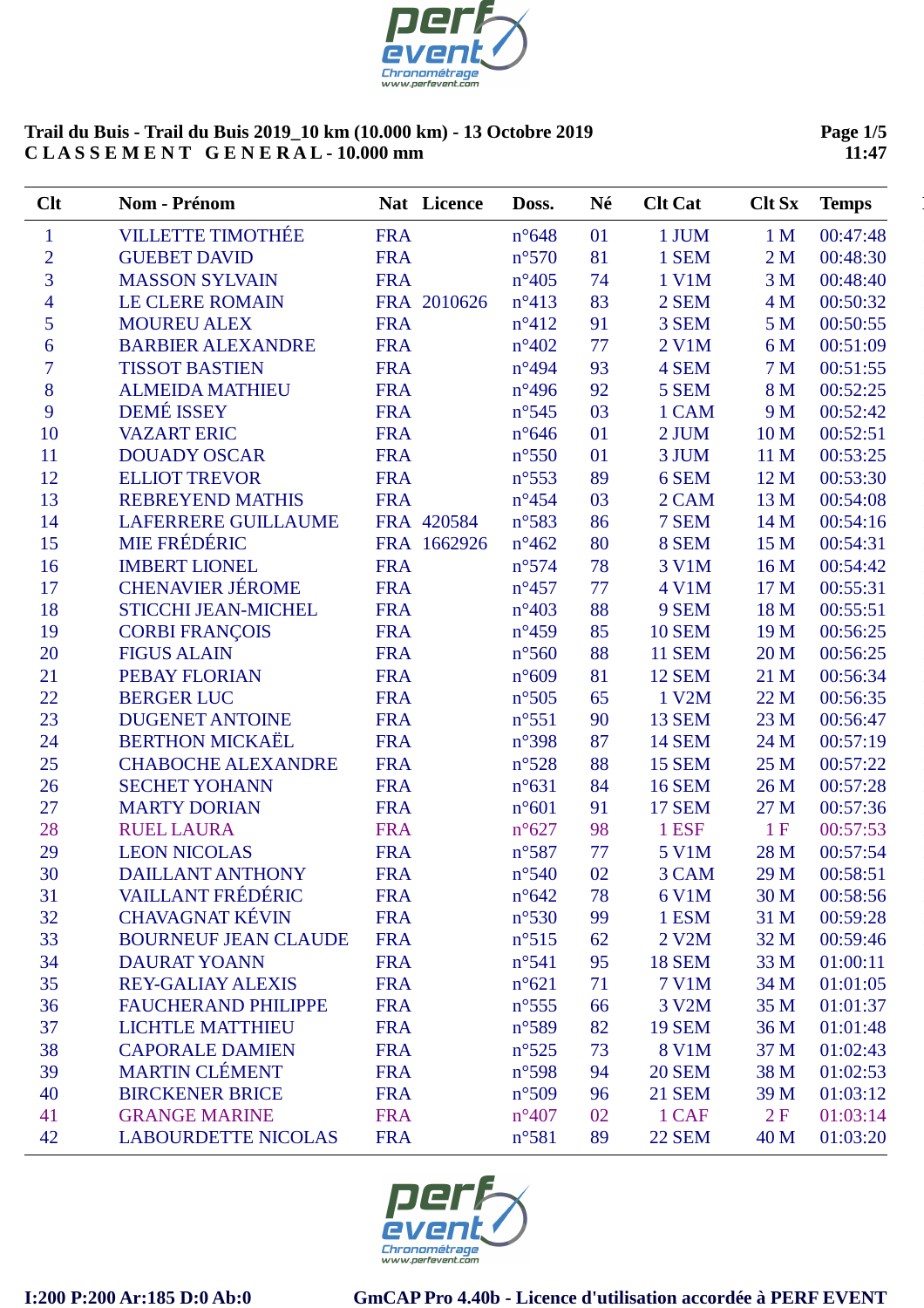

**Page 2/5 11:47**

| Clt | Nom - Prénom                |            | Nat Licence | Doss.           | Né | <b>Clt Cat</b> | <b>Clt Sx</b> | <b>Temps</b> |
|-----|-----------------------------|------------|-------------|-----------------|----|----------------|---------------|--------------|
| 43  | <b>DUQUENE PRISCILLA</b>    | <b>FRA</b> |             | $n^{\circ}552$  | 90 | 1 SEF          | 3F            | 01:03:24     |
| 44  | <b>LABRE OLIVIER</b>        | <b>FRA</b> |             | $n^{\circ}582$  | 74 | 9 V1M          | 41 M          | 01:03:27     |
| 45  | BARRAL- CADIÈRE DAMIEN FRA  |            |             | $n^{\circ}501$  | 84 | <b>23 SEM</b>  | 42 M          | 01:03:29     |
| 46  | <b>KOPPEL RODOLPHE</b>      | <b>FRA</b> |             | $n^{\circ}579$  | 74 | 10 V1M         | 43 M          | 01:03:30     |
| 47  | PECLET ROMUALD              | <b>FRA</b> |             | $n^{\circ}449$  | 71 | 11 V1M         | 44 M          | 01:04:22     |
| 48  | <b>BARTHELEMY DANIEL</b>    |            | FRA 2111853 | $n^{\circ}503$  | 74 | 12 V1M         | 45 M          | 01:04:46     |
| 49  | <b>FAVRE BENOIT</b>         | <b>FRA</b> |             | $n^{\circ}$ 556 | 89 | <b>24 SEM</b>  | 46 M          | 01:05:06     |
| 50  | <b>FARGUES XAVIER</b>       | <b>FRA</b> |             | $n^{\circ}$ 554 | 66 | 4 V2M          | 47 M          | 01:05:12     |
| 51  | <b>JOURDAIN BENOIT</b>      | <b>FRA</b> |             | $n^{\circ}577$  | 03 | 4 CAM          | 48 M          | 01:05:31     |
| 52  | <b>MARTIN MAXIME</b>        | <b>FRA</b> |             | $n^{\circ}600$  | 92 | <b>25 SEM</b>  | 49 M          | 01:05:37     |
| 53  | <b>BENOIT ELODIE</b>        | <b>FRA</b> |             | n°504           | 81 | 2 SEF          | 4F            | 01:06:20     |
| 54  | <b>CALLOUD ANAÏS</b>        | <b>FRA</b> |             | $n^{\circ}523$  | 92 | 3 SEF          | 5F            | 01:06:58     |
| 55  | <b>RAMBUR QUENTIN</b>       | <b>FRA</b> |             | n°394           | 84 | <b>26 SEM</b>  | 50 M          | 01:07:06     |
| 56  | <b>COHARD LAURENT</b>       | <b>FRA</b> |             | $n^{\circ}$ 535 | 71 | 13 V1M         | 51 M          | 01:07:21     |
| 57  | <b>DEL PUPPO LUCA</b>       | <b>FRA</b> |             | $n^{\circ}543$  | 02 | 5 CAM          | 52 M          | 01:07:37     |
| 58  | THIBAULT GERGAUD            | <b>FRA</b> |             | $n^{\circ}634$  | 02 | 6 CAM          | 53 M          | 01:07:42     |
| 59  | LLUSIA MICHAELA             | <b>FRA</b> |             | $n^{\circ}590$  | 77 | 1 V1F          | <b>6F</b>     | 01:07:54     |
| 60  | <b>MELONI NICOLAS</b>       | <b>FRA</b> |             | $n^{\circ}603$  | 92 | <b>27 SEM</b>  | 54 M          | 01:07:58     |
| 61  | <b>UGO HELOISE</b>          | <b>FRA</b> |             | $n^{\circ}640$  | 91 | 4 SEF          | 7F            | 01:08:15     |
| 62  | <b>BRIAND RAYNALD</b>       | <b>FRA</b> |             | $n^{\circ}519$  | 87 | <b>28 SEM</b>  | 55 M          | 01:08:19     |
| 63  | <b>DEMONET NICOLAS</b>      | <b>FRA</b> |             | $n^{\circ}548$  | 75 | 14 V1M         | 56 M          | 01:08:20     |
| 64  | <b>CIBRARIO GÉRALD</b>      | <b>FRA</b> |             | $n^{\circ}533$  | 77 | 15 V1M         | 57 M          | 01:08:26     |
| 65  | <b>LAFONT JASON</b>         | <b>FRA</b> |             | n°584           | 71 | 16 V1M         | 58 M          | 01:08:53     |
| 66  | <b>LAURENT ANTOINE</b>      | <b>FRA</b> |             | $n^{\circ}585$  | 89 | <b>29 SEM</b>  | 59 M          | 01:09:03     |
| 67  | <b>LABARTHE ARNAUD</b>      | <b>FRA</b> |             | $n^{\circ}580$  | 88 | <b>30 SEM</b>  | 60 M          | 01:09:04     |
| 68  | <b>GROLEAS LIONEL</b>       | <b>FRA</b> |             | $n^{\circ}569$  | 71 | 17 V1M         | 61 M          | 01:09:14     |
| 69  | REVOL CAVALIER FREDERIC FRA |            |             | $n^{\circ}619$  | 63 | 5 V2M          | 62 M          | 01:09:20     |
| 70  | <b>CHOUPOT BENOIT</b>       | <b>FRA</b> |             | $n^{\circ}531$  | 68 | 6 V2M          | 63 M          | 01:09:48     |
| 71  | <b>LONGCHAMBON AURÉLIE</b>  | <b>FRA</b> |             | $n^{\circ}591$  | 78 | 2 V1F          | <b>8F</b>     | 01:09:57     |
| 72  | <b>COULOUVRAT ALAIN</b>     | <b>FRA</b> |             | $n^{\circ}460$  | 61 | <b>7 V2M</b>   | 64 M          | 01:10:01     |
| 73  | <b>GAUTHIER OLIVIER</b>     | <b>FRA</b> |             | $n^{\circ}$ 564 | 71 | 18 V1M         | 65 M          | 01:10:12     |
| 74  | PROST-VERDURE PIERRE        | <b>FRA</b> |             | $n^{\circ}616$  | 91 | <b>31 SEM</b>  | 66 M          | 01:10:16     |
| 75  | <b>GARCIN LIONEL</b>        | <b>FRA</b> |             | $n^{\circ}447$  | 70 | 19 V1M         | 67 M          | 01:10:42     |
| 76  | <b>STRASSER DENIS</b>       | <b>FRA</b> |             | $n^{\circ}395$  | 61 | 8 V2M          | 68 M          | 01:10:46     |
| 77  | <b>BERNAGE DOROTHÉE</b>     | <b>FRA</b> |             | $n^{\circ}404$  | 83 | 5 SEF          | 9F            | 01:11:16     |
| 78  | <b>REGUIS MANUEL</b>        | <b>FRA</b> |             | $n^{\circ}618$  | 87 | <b>32 SEM</b>  | 69 M          | 01:11:23     |
| 79  | <b>BOUYSSOU PIERRE</b>      | <b>FRA</b> |             | $n^{\circ}516$  | 82 | <b>33 SEM</b>  | 70 M          | 01:11:32     |
| 80  | <b>MARCHAINAY VICTORIA</b>  | <b>FRA</b> |             | $n^{\circ}594$  | 90 | 6 SEF          | 10F           | 01:11:39     |
| 81  | DAVALLET-PIN MÉLANIE        | <b>FRA</b> |             | $n^{\circ}542$  | 89 | 7 SEF          | 11F           | 01:11:43     |
| 82  | YECHE ADRIEN                | <b>FRA</b> |             | $n^{\circ}650$  | 92 | <b>34 SEM</b>  | 71 M          | 01:11:43     |
| 83  | <b>THIERS ERIC</b>          | <b>FRA</b> |             | $n^{\circ}635$  | 64 | 9 V2M          | 72 M          | 01:12:01     |
| 84  | <b>AVOGADRO PRUNE</b>       | <b>FRA</b> |             | $n^{\circ}499$  | 83 | 8 SEF          | 12F           | 01:12:03     |
|     |                             |            |             |                 |    |                |               |              |

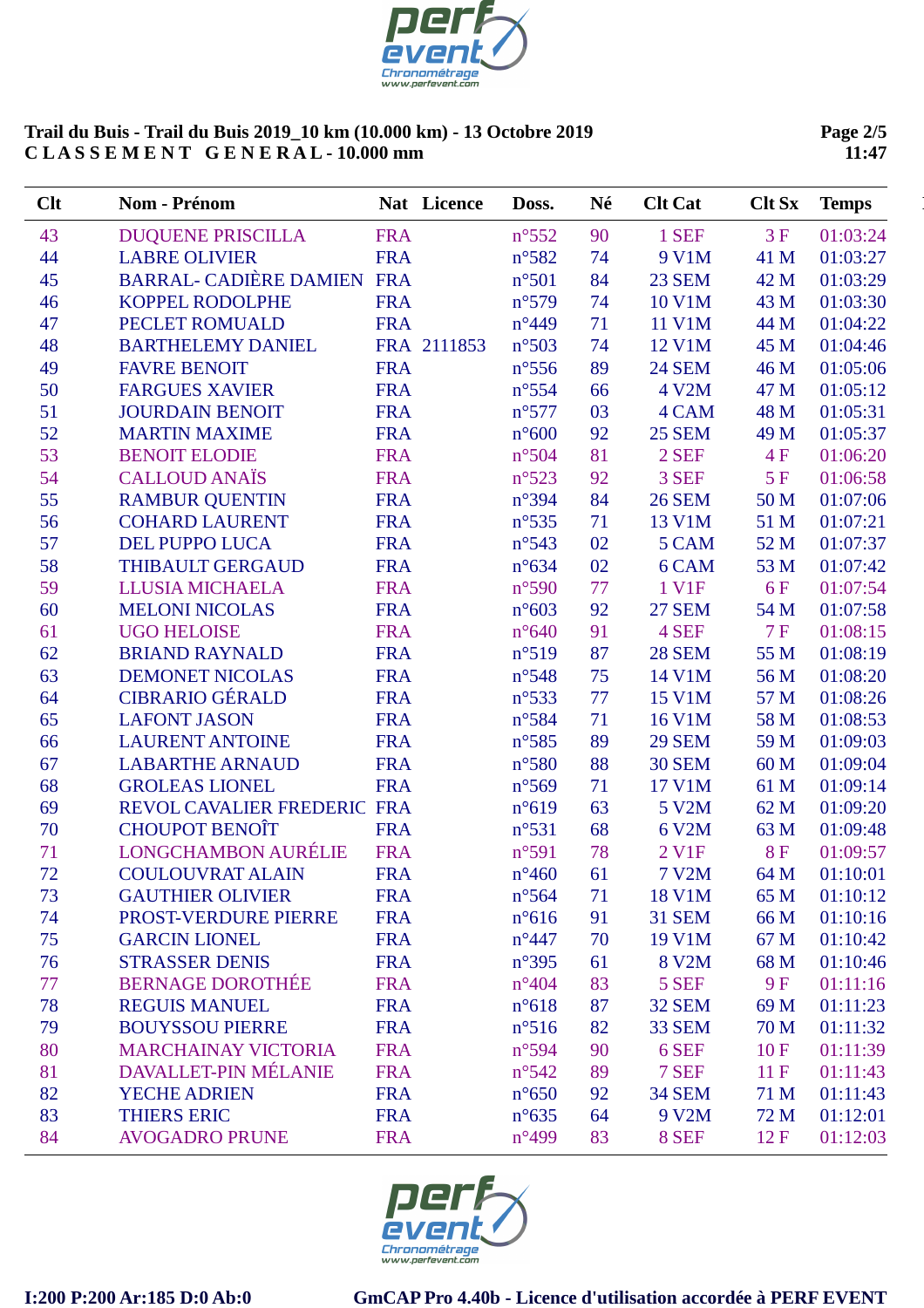

**Page 3/5 11:47**

| Clt | Nom - Prénom               |            | Nat Licence | Doss.          | Né | <b>Clt Cat</b>    | <b>Clt Sx</b>    | <b>Temps</b> |
|-----|----------------------------|------------|-------------|----------------|----|-------------------|------------------|--------------|
| 85  | <b>VERDET VALERIE</b>      | <b>FRA</b> |             | $n^{\circ}647$ | 78 | 3 V1F             | 13F              | 01:12:11     |
| 86  | <b>BRIOT CILLY</b>         | <b>FRA</b> |             | $n^{\circ}520$ | 74 | 4 V1F             | 14F              | 01:12:21     |
| 87  | <b>COUTAND JEAN PAUL</b>   | <b>FRA</b> |             | $n^{\circ}538$ | 53 | 1 V3M             | 73 M             | 01:12:23     |
| 88  | <b>MAURIN CHRISTIANE</b>   |            | FRA 550525  | $n^{\circ}409$ | 59 | 1 V3F             | 15F              | 01:12:25     |
| 89  | <b>LEFORT JEAN-MARIE</b>   | <b>FRA</b> |             | $n^{\circ}406$ | 51 | 2 V3M             | 74 M             | 01:12:27     |
| 90  | <b>ALVES MÉGANE</b>        | <b>FRA</b> |             | $n^{\circ}497$ | 94 | 9 SEF             | 16F              | 01:12:31     |
| 91  | ROUX AURÉLIEN              | <b>FRA</b> |             | $n^{\circ}624$ | 82 | <b>35 SEM</b>     | 75 M             | 01:12:35     |
| 92  | PEREZ GHISLAIN             | <b>FRA</b> |             | $n^{\circ}611$ | 75 | 20 V1M            | 76 M             | 01:12:36     |
| 93  | <b>MORISSET CHARLOTTE</b>  | <b>FRA</b> |             | $n^{\circ}605$ | 82 | <b>10 SEF</b>     | 17F              | 01:12:36     |
| 94  | <b>BUISSON PATRICE</b>     | <b>FRA</b> |             | $n^{\circ}521$ | 70 | 21 V1M            | 77 M             | 01:12:46     |
| 95  | <b>HILKENS EDWIN</b>       | <b>FRA</b> |             | $n^{\circ}573$ | 68 | 10 V2M            | 78 M             | 01:12:52     |
| 96  | <b>LETOUR DOMINIQUE</b>    | <b>FRA</b> |             | $n^{\circ}588$ | 68 | 11 V2M            | 79 M             | 01:12:56     |
| 97  | <b>ALBIN CAMILLE</b>       | <b>FRA</b> |             | $n^{\circ}455$ | 90 | <b>11 SEF</b>     | 18F              | 01:13:19     |
| 98  | BORNAND PERRET MÉLANII FRA |            |             | n°512          | 85 | <b>12 SEF</b>     | 19F              | 01:13:25     |
| 99  | <b>BORNAND PIERRE</b>      | <b>FRA</b> |             | $n^{\circ}511$ | 89 | <b>36 SEM</b>     | 80 M             | 01:13:26     |
| 100 | <b>BORNAND LOÏC</b>        | <b>FRA</b> |             | $n^{\circ}510$ | 85 | <b>37 SEM</b>     | 81 M             | 01:13:26     |
| 101 | <b>BRAYMAND THIERRY</b>    | <b>FRA</b> |             | $n^{\circ}517$ | 64 | 12 V2M            | 82 M             | 01:13:44     |
| 102 | <b>STRASSER DIDIER</b>     | <b>FRA</b> |             | $n^{\circ}396$ | 64 | 13 V2M            | 83 M             | 01:14:09     |
| 103 | <b>VATAN JULIEN</b>        | <b>FRA</b> |             | $n^{\circ}645$ | 84 | <b>38 SEM</b>     | 84 M             | 01:14:45     |
| 104 | <b>JUGNET PIERRE</b>       | <b>FRA</b> |             | $n^{\circ}578$ | 69 | 14 V2M            | 85 M             | 01:14:51     |
| 105 | <b>GRANGE STÉPHANE</b>     | <b>FRA</b> |             | $n^{\circ}408$ | 72 | 22 V1M            | 86 M             | 01:15:39     |
| 106 | <b>MARECHAL FABIEN</b>     | <b>FRA</b> |             | $n^{\circ}397$ | 84 | <b>39 SEM</b>     | 87 M             | 01:16:05     |
| 107 | <b>ROCHAS LISA</b>         | <b>FRA</b> |             | $n^{\circ}622$ | 86 | <b>13 SEF</b>     | 20 F             | 01:16:21     |
| 108 | <b>AUDEVARD ANNELISE</b>   | <b>FRA</b> |             | $n^{\circ}498$ | 92 | <b>14 SEF</b>     | 21F              | 01:16:23     |
| 109 | <b>WAGON MARINE</b>        | <b>FRA</b> |             | $n^{\circ}452$ | 86 | <b>15 SEF</b>     | $22\,\mathrm{F}$ | 01:16:30     |
| 110 | <b>THIERS MARLENE</b>      | <b>FRA</b> |             | $n^{\circ}636$ | 93 | <b>16 SEF</b>     | 23 F             | 01:16:34     |
| 111 | <b>SANTI INÈS</b>          | <b>FRA</b> |             | $n^{\circ}630$ | 96 | <b>17 SEF</b>     | 24 F             | 01:16:52     |
| 112 | <b>BALLU ARNAUD</b>        | <b>FRA</b> |             | $n^{\circ}500$ | 86 | 40 SEM            | 88 M             | 01:17:05     |
| 113 | <b>BERTHIER AUDREY</b>     | <b>FRA</b> |             | $n^{\circ}506$ | 77 | <b>5 V1F</b>      | 25 F             | 01:17:12     |
| 114 | <b>FRASSATI ANNE</b>       | <b>FRA</b> |             | $n^{\circ}562$ | 76 | 6 V1F             | 26F              | 01:17:16     |
| 115 | <b>BRETECHER COLINE</b>    | <b>FRA</b> |             | $n^{\circ}518$ | 98 | 2 ESF             | 27F              | 01:17:24     |
| 116 | <b>HASSINE AMANI</b>       | <b>FRA</b> |             | $n^{\circ}572$ | 88 | <b>18 SEF</b>     | <b>28F</b>       | 01:17:27     |
| 117 | <b>VALERIE BELLOT</b>      | <b>FRA</b> |             | $n^{\circ}643$ | 70 | 7 V1F             | 29F              | 01:17:28     |
| 118 | <b>SPINELLI AMANDINE</b>   | <b>FRA</b> |             | $n^{\circ}633$ | 78 | 8 V1F             | 30F              | 01:17:30     |
| 119 | PILATO MARIE-LOUISE        | <b>FRA</b> |             | $n^{\circ}456$ | 65 | 1 V <sub>2F</sub> | 31F              | 01:17:37     |
| 120 | <b>POULET MARIKA</b>       | <b>FRA</b> |             | $n^{\circ}614$ | 95 | <b>19 SEF</b>     | 32F              | 01:18:01     |
| 121 | <b>CUDINI PIERRE</b>       | <b>FRA</b> |             | $n^{\circ}539$ | 90 | 41 SEM            | 89 M             | 01:18:01     |
| 122 | <b>FLORENCE SANTI</b>      | <b>FRA</b> |             | $n^{\circ}561$ | 69 | 2 V <sub>2F</sub> | 33 F             | 01:18:08     |
| 123 | <b>GUINET FREDERIC</b>     | <b>FRA</b> |             | $n^{\circ}571$ | 66 | 15 V2M            | 90 M             | 01:18:15     |
| 124 | <b>LOPRIENO RAPHAËL</b>    | <b>FRA</b> |             | $n^{\circ}414$ | 76 | 23 V1M            | 91 M             | 01:18:37     |
| 125 | <b>RIONDET MICHEL</b>      | <b>FRA</b> |             | $n^{\circ}465$ | 50 | 3 V3M             | 92 M             | 01:18:40     |
| 126 | PENNUCCI VICTOR            | <b>FRA</b> |             | $n^{\circ}576$ | 68 | 16 V2M            | 93 M             | 01:18:46     |
|     |                            |            |             |                |    |                   |                  |              |

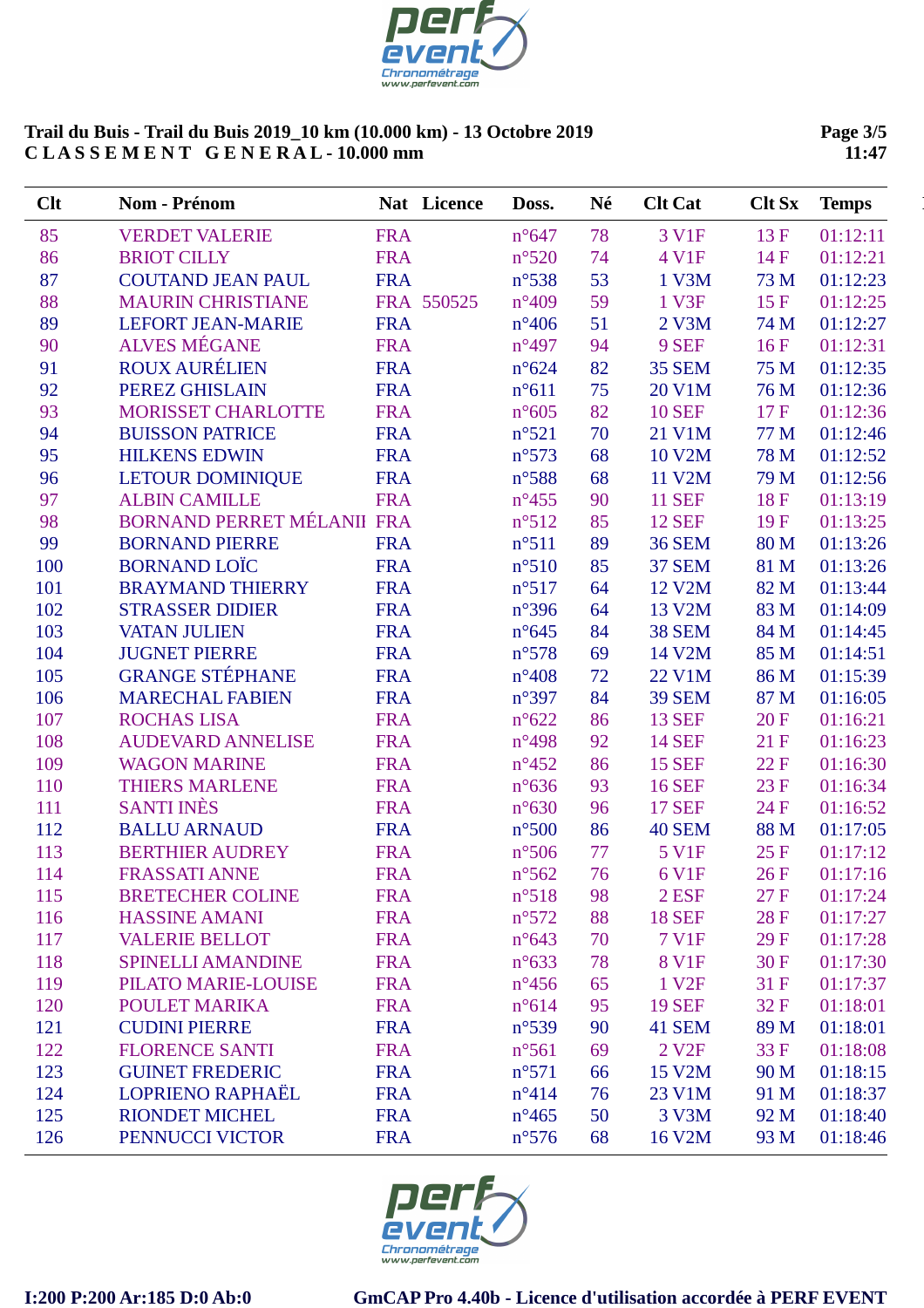

**Page 4/5 11:47**

| Clt | Nom - Prénom                       |            | Nat Licence | Doss.           | Né | <b>Clt Cat</b>    | <b>Clt Sx</b> | <b>Temps</b> |
|-----|------------------------------------|------------|-------------|-----------------|----|-------------------|---------------|--------------|
| 127 | <b>CHUZEL MARIE</b>                | <b>FRA</b> |             | $n^{\circ}532$  | 91 | <b>20 SEF</b>     | 34 F          | 01:18:49     |
| 128 | <b>SANTARROMANA ADRIEN</b>         | <b>FRA</b> |             | $n^{\circ}629$  | 85 | 42 SEM            | 94 M          | 01:18:50     |
| 129 | <b>WEBER VIRGINIE</b>              | <b>FRA</b> |             | $n^{\circ}649$  | 74 | 9 V1F             | 35F           | 01:20:00     |
| 130 | <b>CHAIGNEAU ANNE FRANCE</b>       | <b>FRA</b> |             | $n^{\circ}529$  | 70 | 10 V1F            | 36F           | 01:20:56     |
| 131 | <b>DELORME ANNELOU</b>             | <b>FRA</b> |             | $n^{\circ}453$  | 90 | <b>21 SEF</b>     | 37 F          | 01:21:02     |
| 132 | <b>MILIÁN DIEGO</b>                | <b>FRA</b> |             | $n^{\circ}604$  | 91 | 43 SEM            | 95 M          | 01:21:21     |
| 133 | <b>REY CANDICE</b>                 | <b>FRA</b> |             | $n^{\circ}620$  | 91 | <b>22 SEF</b>     | 38F           | 01:21:21     |
| 134 | BARRAL- CADIÈRE FLOREN(FRA         |            |             | $n^{\circ}502$  | 83 | <b>23 SEF</b>     | 39F           | 01:21:48     |
| 135 | <b>MARTY JESSICA</b>               | <b>FRA</b> |             | $n^{\circ}602$  | 86 | <b>24 SEF</b>     | 40 F          | 01:22:17     |
| 136 | <b>ACCORSI DAMIEN</b>              | <b>FRA</b> |             | $n^{\circ}495$  | 78 | 24 V1M            | 96 M          | 01:22:20     |
| 137 | <b>QUILLIEC YOANN</b>              | <b>FRA</b> |             | $n^{\circ}617$  | 84 | 44 SEM            | 97 M          | 01:22:36     |
| 138 | <b>COTTE CLÉMENCE</b>              | <b>FRA</b> |             | $n^{\circ}537$  | 95 | <b>25 SEF</b>     | 41 F          | 01:22:50     |
| 139 | <b>CARRET NATACHA</b>              | <b>FRA</b> |             | $n^{\circ}526$  | 70 | 11 V1F            | 42 F          | 01:23:05     |
| 140 | <b>TUOT SYLVIE</b>                 | <b>FRA</b> |             | $n^{\circ}639$  | 71 | 12 V1F            | 43 F          | 01:23:16     |
| 141 | TUOT JEAN-STEPHANE                 | <b>FRA</b> |             | $n^{\circ}638$  | 70 | 25 V1M            | 98 M          | 01:23:16     |
| 142 | <b>CADIOU MARINE</b>               | <b>FRA</b> |             | $n^{\circ}522$  | 84 | <b>26 SEF</b>     | 44 F          | 01:23:27     |
| 143 | <b>DEMEURE DAMIEN</b>              | <b>FRA</b> |             | $n^{\circ}547$  | 85 | <b>45 SEM</b>     | 99 M          | 01:23:27     |
| 144 | <b>BERTON MARYLENE</b>             | <b>FRA</b> |             | $n^{\circ}507$  | 60 | 3 V <sub>2F</sub> | 45 F          | 01:23:51     |
| 145 | <b>LEMOINE CHRISTOPHE</b>          | <b>FRA</b> |             | $n^{\circ}$ 586 | 70 | 26 V1M            | 100 M         | 01:24:30     |
| 146 | <b>RUBINI KAREN</b>                | <b>FRA</b> |             | $n^{\circ}626$  | 82 | <b>27 SEF</b>     | 46 F          | 01:25:06     |
| 147 | LE CORSU ANNE-CHARLOTI FRA 2036523 |            |             | $n^{\circ}461$  | 88 | <b>28 SEF</b>     | 47 F          | 01:25:55     |
| 148 | <b>PRATEVE</b>                     | <b>FRA</b> |             | $n^{\circ}615$  | 86 | <b>29 SEF</b>     | 48F           | 01:26:26     |
| 149 | <b>CLERC JÉRÔME</b>                | <b>FRA</b> |             | $n^{\circ}$ 534 | 70 | 27 V1M            | 101 M         | 01:26:29     |
| 150 | <b>FERRARI MARIE-LAURE</b>         | <b>FRA</b> |             | $n^{\circ}557$  | 71 | 13 V1F            | 49 F          | 01:26:33     |
| 151 | <b>JAYET CECILE</b>                | <b>FRA</b> |             | $n^{\circ}610$  | 68 | 4 V <sub>2F</sub> | 50F           | 01:26:33     |
| 152 | <b>PLANCHON ALICE</b>              | <b>FRA</b> |             | $n^{\circ}464$  | 90 | <b>30 SEF</b>     | 51F           | 01:26:42     |
| 153 | <b>GERMAIN ROBIN</b>               | <b>FRA</b> |             | $n^{\circ}$ 565 | 58 | 4 V3M             | 102 M         | 01:26:42     |
| 154 | <b>PIASER MELANIE</b>              | <b>FRA</b> |             | $n^{\circ}613$  | 03 | 2 CAF             | 52F           | 01:27:15     |
| 155 | <b>LAMPEREUR MALLARD ISAI FRA</b>  |            |             | $n^{\circ}415$  | 75 | 14 V1F            | 53F           | 01:27:34     |
| 156 | <b>MARUCCINI VIRGINIE</b>          | <b>FRA</b> |             | $n^{\circ}416$  | 70 | 15 V1F            | 54 F          | 01:27:35     |
| 157 | <b>GERIN SANDRINE</b>              | <b>FRA</b> |             | $n^{\circ}463$  | 73 | 16 V1F            | 55 F          | 01:27:35     |
| 158 | <b>GOUBET FABIENNE</b>             | <b>FRA</b> |             | $n^{\circ}567$  | 76 | 17 V1F            | 56F           | 01:28:31     |
| 159 | <b>GERMAIN SOPHIE</b>              | <b>FRA</b> |             | $n^{\circ}$ 566 | 93 | <b>31 SEF</b>     | 57 F          | 01:28:53     |
| 160 | <b>DENARIE CORALIE</b>             | <b>FRA</b> |             | $n^{\circ}549$  | 87 | <b>32 SEF</b>     | 58F           | 01:28:55     |
| 161 | <b>OGNIER JEROME</b>               | <b>FRA</b> |             | $n^{\circ}607$  | 79 | 28 V1M            | 103 M         | 01:29:03     |
| 162 | <b>CELLIER FRÉDÉRIC</b>            | <b>FRA</b> |             | $n^{\circ}527$  | 69 | 17 V2M            | 104 M         | 01:29:27     |
| 163 | <b>GIELLO CELINE</b>               | <b>FRA</b> |             | $n^{\circ}401$  | 85 | <b>33 SEF</b>     | 59F           | 01:29:32     |
| 164 | <b>JAUBERT PASCAL</b>              | <b>FRA</b> |             | $n^{\circ}575$  | 74 | 29 V1M            | 105 M         | 01:30:00     |
| 165 | <b>OUNNAS HIND</b>                 | <b>FRA</b> |             | $n^{\circ}608$  | 66 | 5 V2F             | 60F           | 01:30:46     |
| 166 | <b>LOVET-DURBET CELINE</b>         | <b>FRA</b> |             | $n^{\circ}593$  | 74 | 18 V1F            | 61 F          | 01:30:49     |
| 167 | <b>MARTIN FLORIAN</b>              | <b>FRA</b> |             | $n^{\circ}599$  | 70 | 30 V1M            | 106 M         | 01:30:49     |
| 168 | <b>JAEG AURÉLIE</b>                | <b>FRA</b> |             | $n^{\circ}410$  | 88 | <b>34 SEF</b>     | 62 F          | 01:30:56     |